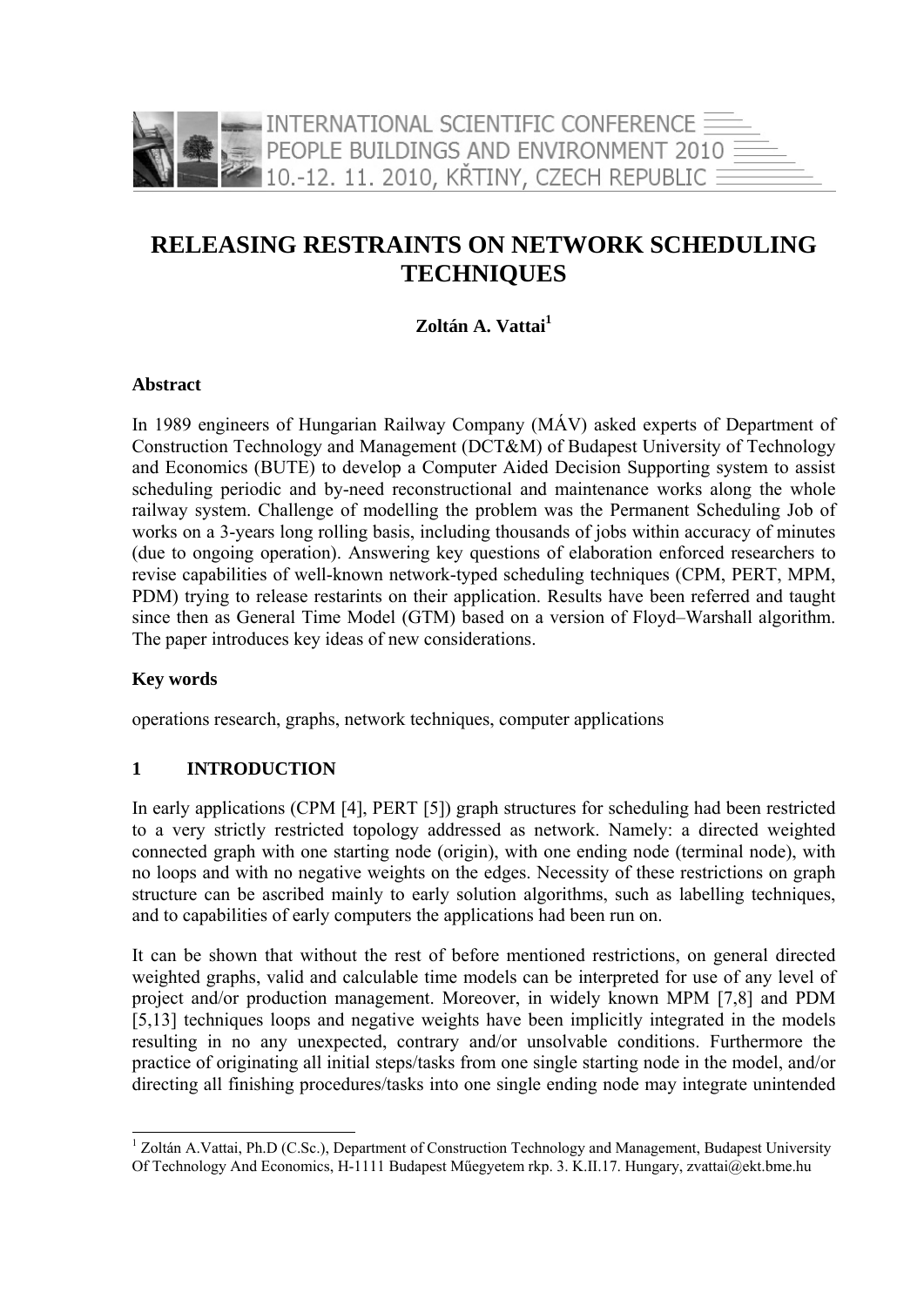and misguiding information, when modelling and analyzing a complex project under examination.

## **2 THE NEED**

The need for revising restrictions of "traditional" network techniques emerged at a research project while elaborating a Computer Aided Supporting System assisting managerial decisions at planning and controlling under-operation reconstructional and maintenance works of hungarian railways' system [9].

Challenge of management problem was the "Permanent Scheduling" of works on a 3-years slipping time-span looking over thousands of jobs with accuracy of minutes. No expressed start, no expressed end, widely diversed responsibilities, dispersed locations across the country, but one complex "must-be-operating" (under traffic) railway system and a restricted common pool of some significant specialized resource series.

Traditional Scheduling techniques (including traditional Network Techniques) proved to be insufficient. The project to be scheduled was not a project." Conclusions of revisional studies on network-techniques have been discussed as "General Time Model" (GTM) in curricula of elective subjects of Department of Construction Technology and Management of Budapest University of Technology and Management since nineties of last Century.

## **3 MATHEMATICS BEHIND**

The scheduling problem, itself, with pre-set durations of tasks (weights) and with pre-set precedence relations amongst them (edges) can be derived from a primal-dual problem-couple widely known in operations research, namely: the longest path problem on a weighted graph (Kelly-Walker, CPM), and the minimum potential's problem with lower bounds on differences of pairs of potentials (Roy, MPM).

Exposed or not, usual algorithms (manual or automated) developed for to solve the scheduling problem are focusing on the minimum potential's problem meanwhile executing a kind of implicit labelling technique [1,3,6,13]. (Calculations are started at the origin and are rolling towards the terminal node, then back – "forward pass" and "backward pass").

Setting The Longest Path Problem in the focus of examinations necessity of preset restrictions can be reduced radically. Length of any path – though the term itself is directed, you have to state where from where to – on a weighted graph is interpreted as pure sum of weights of edges constituting the given path. And, it is irrelevant, from the point of view of the result, in what a sequence the members (weights of edges) are added together. Thus, no need for pre-set origin, pre-set terminal node, neither numbers of them are important during the calculations, length and edges of longest paths can be identified, and knowing the longest paths time potentials (early and late times) can be assigned along them to the events and to activities represented by nodes and/or edges of the graph model.

In case of a CPM/PERT time model considering the logic of calculation and the linkage between the Longest Path Problem and The Minimum Potentials' Problem calculations can be summarized as:

 $\Pi_i \geq 0$ ;  $\forall i$  i $\in \mathbb{N}$  (*non-negative potentials should be assigned to all nodes of the graph*)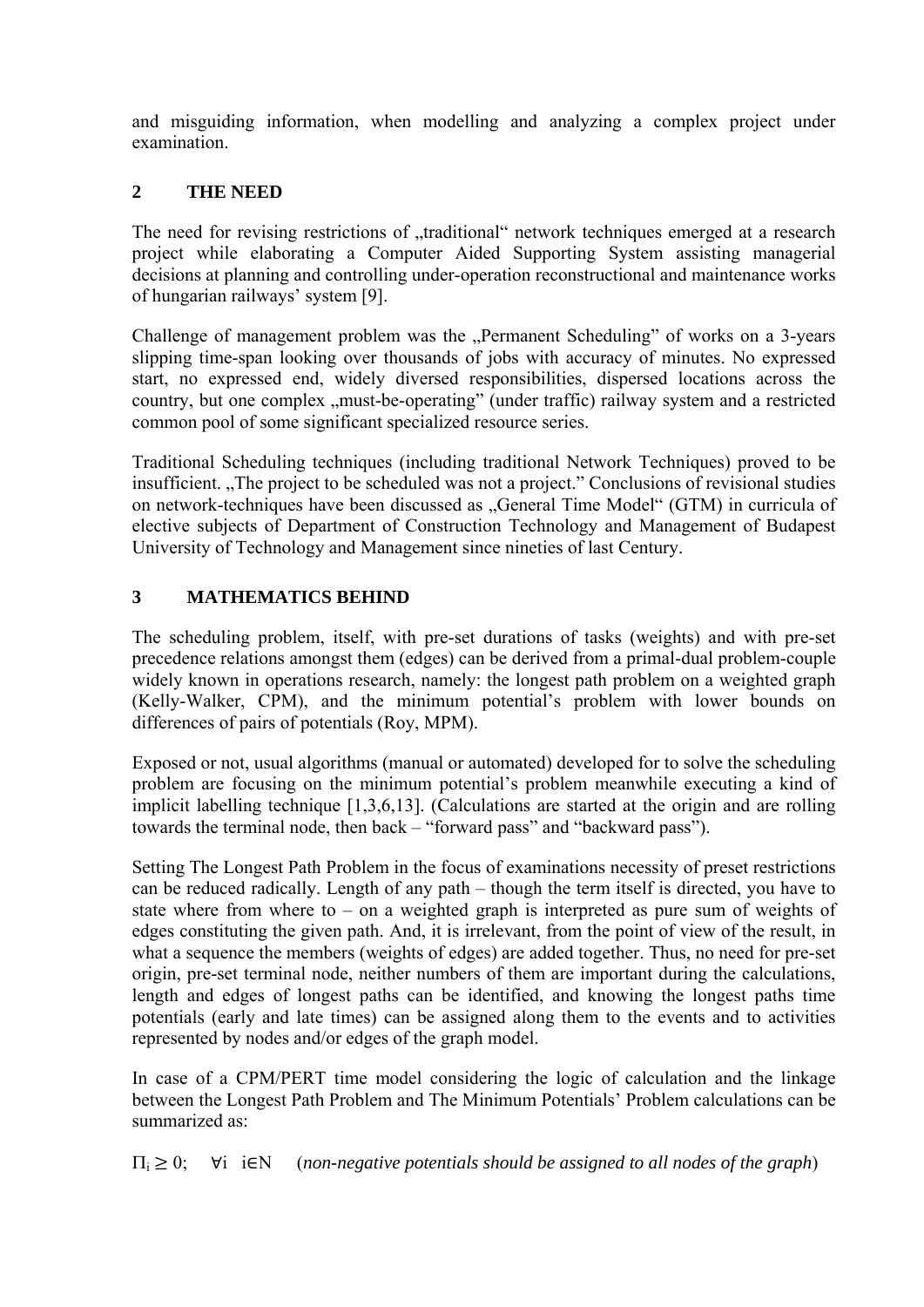| $\Pi_i - \Pi_i \ge \tau_{ii}$ $\forall i \in E$ | (differences of pairs of potentials are limited by lower bounds,<br>testified by directed weighted edges of the graph, where lower<br>bound values are the weights of the edges) |
|-------------------------------------------------|----------------------------------------------------------------------------------------------------------------------------------------------------------------------------------|
| $\Pi_{\text{max}} \rightarrow \min$             | (the largest value in the established potential system would be at<br>minimum, which equals to the length of the longest path from<br><i>the origin to the terminal node</i> )   |

(*Where N is set of nodes (i), E is set of edges (ij),*  $\tau_{ij}$  *is the lower bound value that is the weight at edge ij,* Π*i is the time potential to be assigned to the node i* )

In case of a MPM/PDM time model tasks (activities/processes) having pre-set fixed durations are represented by nodes of the graph, hiding significant characteristics, that on any path, including the longest one, a node has a significant extent (its duration).

Due to elementary rules of algebra, multiplying inequality representing bound on difference of a pair of potentials by minus one, any upper bound can be equally substituted by a lower bound (reversing the direction of subtraction, that is direction of edge, and changing the sign of the limit value) Thus, a mixed bounding system can be transformed to a homogeneous one (having "lower" bounds only).

$$
\Pi_j - \Pi_i \le \tau_{ij} \quad / \cdot (-1) \qquad \qquad (upper bound) \tag{1}
$$

$$
\Pi_i - \Pi_j \ge -\tau_{ij} \qquad \qquad (upper bound turned to lower bound) \tag{2}
$$

Analogically, any fixed duration of a task can be set by a pair of lower and of upper bounds having the same limit values ( $\tau_{SF}$ , that is its duration) between its start (S) and its finish (F).

$$
(\Pi_{\mathcal{F}} - \Pi_{\mathcal{S}} = \tau_{\mathcal{S}\mathcal{F}}) \equiv (\Pi_{\mathcal{F}} - \Pi_{\mathcal{S}} \ge \tau_{\mathcal{S}\mathcal{F}}) \cup (\Pi_{\mathcal{S}} - \Pi_{\mathcal{F}} \ge -\tau_{\mathcal{S}\mathcal{F}})
$$
(3)

As a consequence of above, loop of directed edges is given (between the starting and finishing "nodes" of the task), negative weight is given (upper bounding for fixed duration), while analogy of the Longest Path Problem is not damaged and the model is also calculable.



**Fig. 1)** A "radiographic view" (standard DiGraph representation) of a typical MPM/PDM network with fixed durations (boxes and arrows in gray in the background), with loops, positive (lower bounds - solid arrows) and negative (upper bounds - broken arrows) weights. (From Syllabi of BUTE-DCT&M; www.ekt.bme.hu)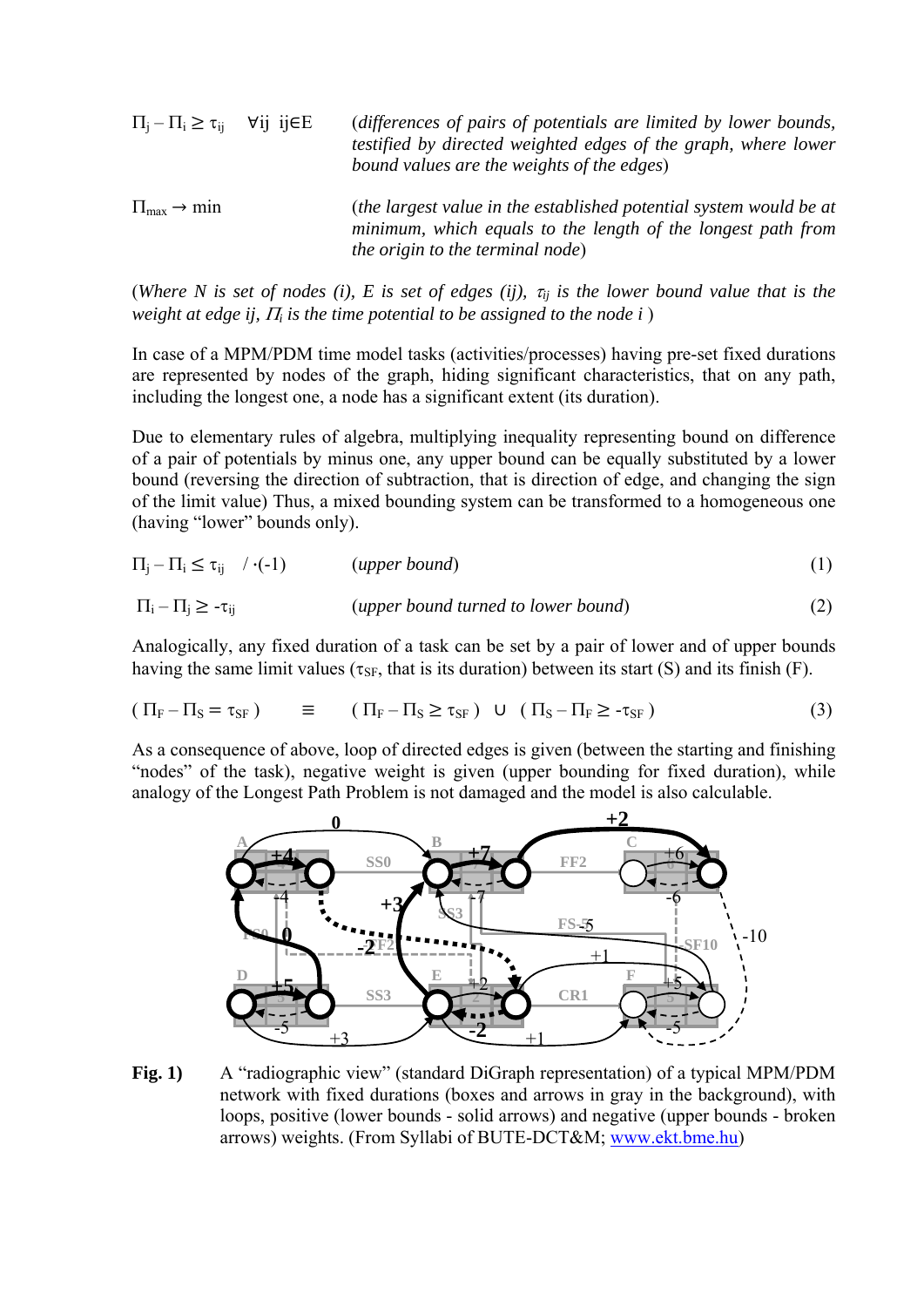The only problem may emerge if contradictious conditions (any loop with positive length, that is where sum of weights of edges forming the loop is greater than zero) is set in the model. Though it should be mentioned that researches are going on to study the behaviour of positive loops in time models, generating "endless", periodically repeated jobs in production models.

An interesting, not widely known phenomenon as a consequence of negative weights inserted is the so called paradox situation, when decreasing the duration (bounds, in absolute value) of a task results in an increment in the length of the longest path (increases the overall time of the project). Such a situation may occur when edges with negative weights are included in the longest path. (Consider MPM task "E" in Fig.1.)

To calculate network models with negative weights and with loops, traditional rolling typed calculations (such as labelling techniques) may prove inefficient, and may necessitate some kind of iterative approach and/or overwhelming analysis of all possible solutions. The earlier can be based on recognition that by each iteration at least one potential  $(\Pi_i)$  gains its final value, while for the later either a modified Floyd-Warshall algorithm can be applied [2,11].

## **4 RESTRAINTS TO RELEASE**

Seeing no mathematical difficulties or contradictions when releasing early restrictions (no loops, no negative weights, etc.) on a network time model let's review restraints pressed on the user of traditional network techniques from the point of view of construction practice.

#### **4.1 With no loops and with no negative weights**

Negative weights (upper bounds) in a dynamic time model are of much use when modelling technological processes. One should think of the so called sensitive conditions (supporting the earth-wall of the trench after excavation; blinding after refinery excavation for to preserve soil conditions; demolishing upper segment of a soil-mech pile for interworking its reinforcement with that of pile-cap; etc.) and of resource management aspects (bounding and/or excluding idle times).

Even more – as it is in reality – durations of tasks (activities) are usually bounded both from up (economic aspects) and from down (technical aspects), and the applicable or "optimal" duration can be resulted from time analysis of the model itself (exact values of durations of tasks can be output of network calculations, while real input is the bounding system only).

There is no mathematical need for to set exact task (activity) durations in advance.

Double limitation (lower bound and upper bound together) ab ovo vindicate arrow loops when representing them graphically as introduced above (See Fig.1.).

#### **4.2 Connected graph, with one starting node and with one ending node**

In case of complex and/or regional development project contractors of various industries are co-operating for to achieve the aim set for the project. A project can (even more must) have a well defined initiation (launch), and a well defined target (delivery, state, etc.). But nearly all the contributors do have their own interests and their management preferences out of the common project too. For them the project is not a project – in classical sense of a project – but one (bigger or smaller) item in their business (production) management.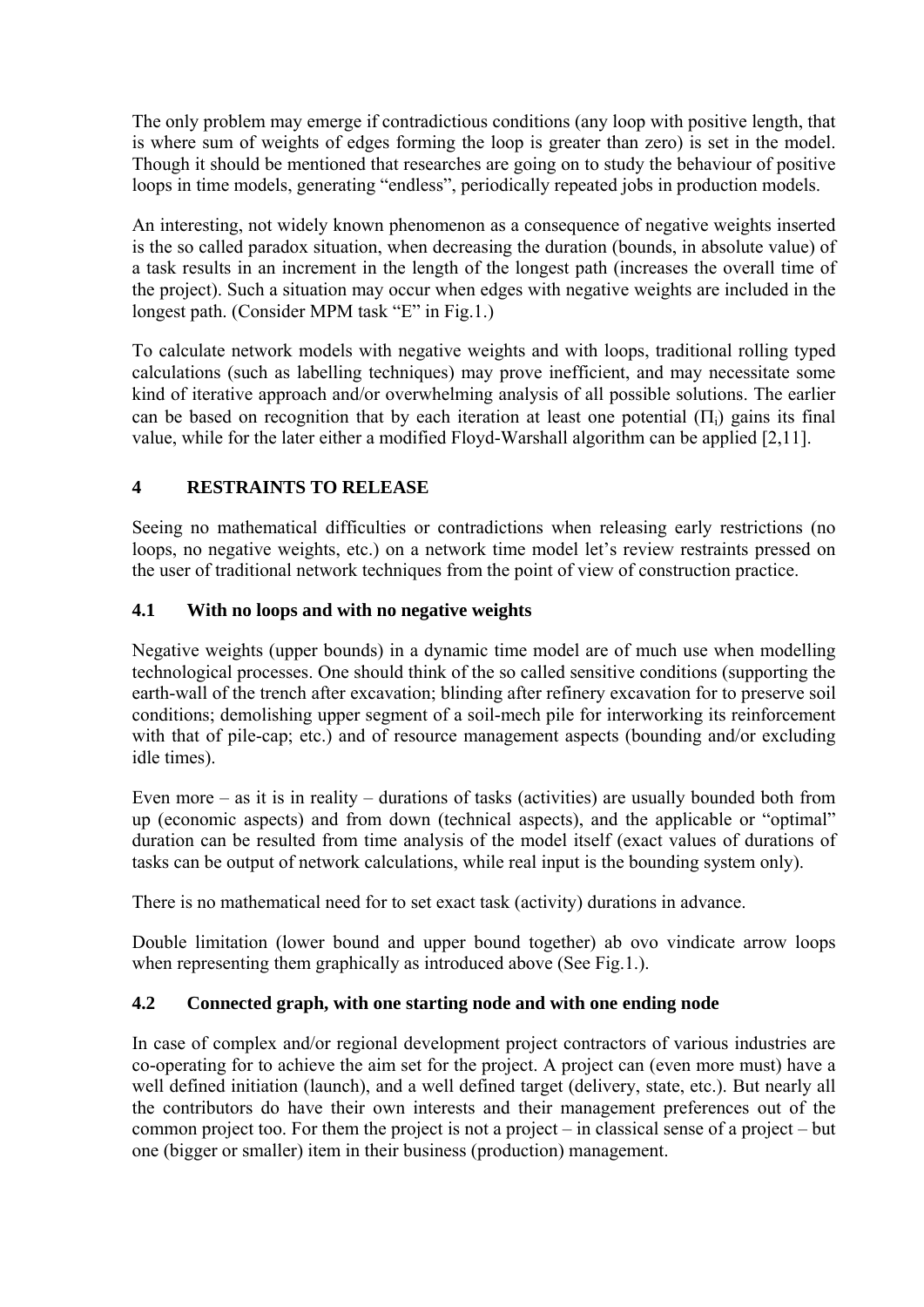Do consider a hydro-electric power station. Massive works of landscaping (dams, access roads, reservoir, etc.), sub- and superstructure construction (turbine shafts, generator house, operator centre, etc.) and manufacturing and installing electro-technical equipments (turbines, generators, transmission lines, switch stations, etc.) are to be executed. It is hard to believe that a float (slack) indicated by a closed network (one origin, one terminal node) due to timeconsuming preliminary earthworks can be utilized during manufacturing electro-technical equipments. (The manufacturer is unwilling to assign its resources to the project immediately from the launch of the project, if it is not necessary. It would produce for other consumers instead, and would have its "own" starting point for contributing the project in proper time.)

Anyway, as pointed above, for algorithms focusing on the Longest Path Problem there is no need to have one single origin and one single terminal node. Besides, any float (slack) is manageable if necessary resources are dedicated to the project exclusively.

As a consequence, it is not needed that the model (graph) be connected. Independent, parallel projects can be studied simultaneously, and can be analysed from view point of other – say environmental and/or sustainability – consequences. (See: "multi-project management").

### **4.3 Directed graph**

Probably the most staggering recognition: sometimes, the graph developed for modelling relationships in time do not need to be directed! One should think of finishing jobs of building a dwelling house, when succeeding crafts are sharing the same limited location (room, surface, etc.), but they have no specific technological relations to each other (say: installing electric fittings in the walls and on the ceiling, and laying tiles on the floor), so their sequence is occasional or is set according to other (non technological) aspects.

An interesting modelling challenge can be scheduling of construction of a large waterproof foundation slab (or basin) to be concreted in special pattern of blocks, letting shrinkage of concrete happen before neighbouring units get be casted. Restrictions are on minimum ages of blocks, but not on sequence of them. (Undirected graph edges can indicate adjacencies of neighbouring blocks, while weights can represent expected differences of ages.)

Ruefully, for to calculate a model of this kind, Combinatorics is holding a great barrier, and usually some kind of Branch & Bound technique or Heuristics would be applied, running ("solution") time of which is depending mainly on the data themselves.  $[1,3,6,10]$ 

## **5 CONCLUSION**

Applied Mathematics (Operations Research, Management Science) had developed much since the boom of fifties and sixties of the last century. Modern computer technology is besieging frontiers of material world. Though modern and high-capacity tools for aiding solutions of practical problems are available, Construction Management seems to be contented with some smart old modelling techniques had been developed in early years of Management Science.

Pointing out unnecessary and obsolete (mathematically undue) restraints set on network time models, the same time feeling would-be utility (and lack) of releasing restraints mentioned above, "exclusive" use (and education) of traditional network techniques is going to be less acceptable. The contradiction is even more evident when considering Construction in its production (Production Management) environment.